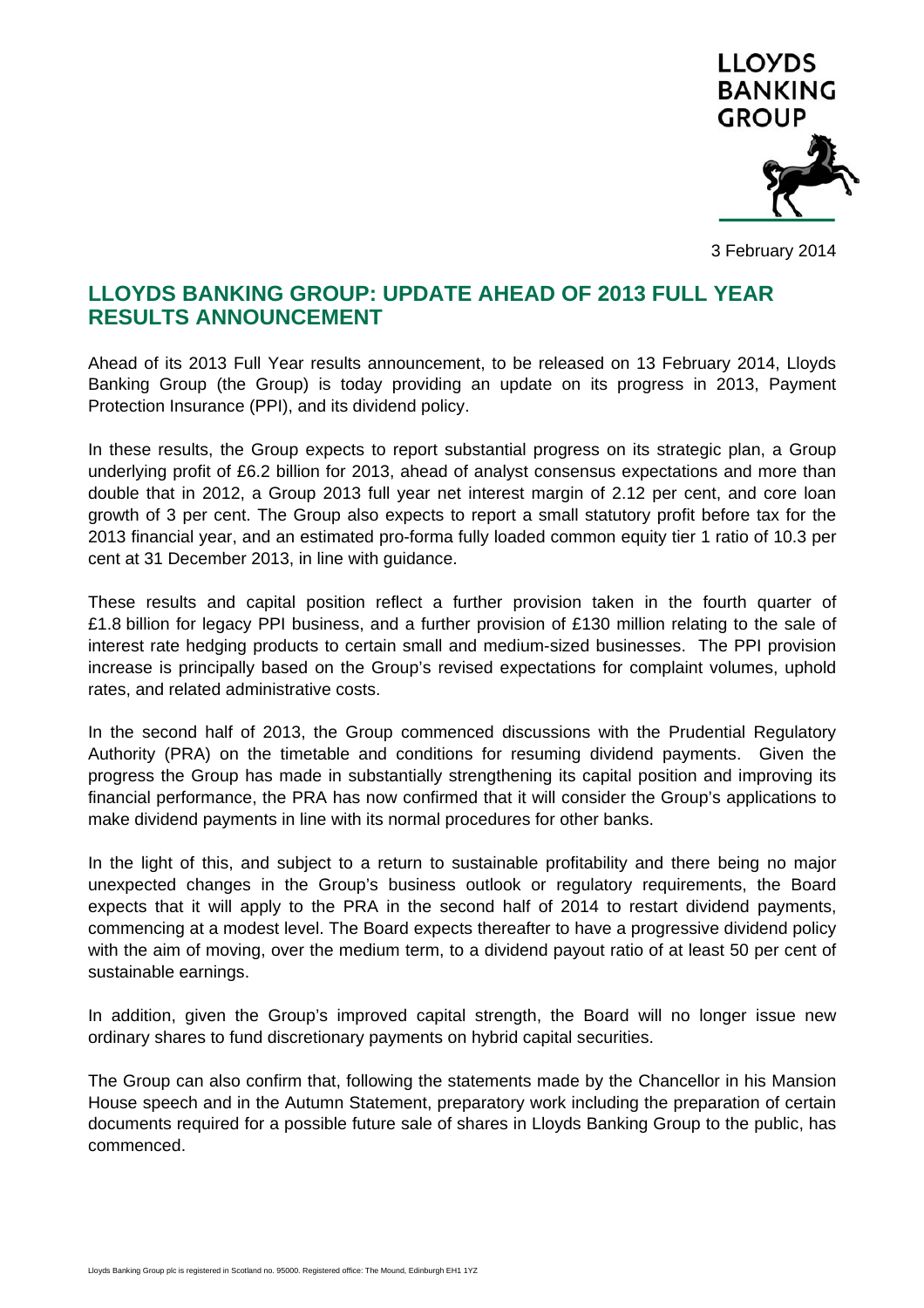Commenting on the update, António Horta-Osório, Group Chief Executive, said: "Over the last three years we have reshaped, simplified and strengthened the business to create a low-risk efficient Retail and Commercial bank that is focused on our customers and on helping Britain prosper. Our significant progress in delivering sustainable improvements in our capital position and our profitability, despite legacy issues, is testament to the strength of our business model and the commitment of our people, and has enabled the UK government to start to return the bank to full private ownership.

We expect to apply in the second half of 2014 to restart dividend payments and to deliver progressive and sustainable payments to shareholders thereafter. This will be another important step in our journey to rebuild trust and confidence in our Group."

– END *–* 

**Notes:** 

Results numbers used in this announcement remain subject to final review and audit. The estimated pro-forma fully loaded common equity tier 1 ratio includes the benefit of the announced sales of Heidelberger Leben, Scottish Widows Investment Partnership and Sainsbury's Bank.

The analyst consensus forecast compiled by the Group for 2013 Full Year Group underlying profit before tax is £5,838 million, based on the average of 14 analyst models.

For further information:

Email: matt.young@lloydsbanking.com

| <b>Investor Relations</b>                     |                      |
|-----------------------------------------------|----------------------|
| <b>Charles King</b>                           | +44 (0) 20 7356 3537 |
| <b>Investor Relations Director</b>            |                      |
| Email: charles.king@finance.lloydsbanking.com |                      |
| <b>Corporate Affairs</b>                      |                      |
| Matthew Young                                 | +44 (0) 20 7356 2231 |
| <b>Group Corporate Affairs Director</b>       |                      |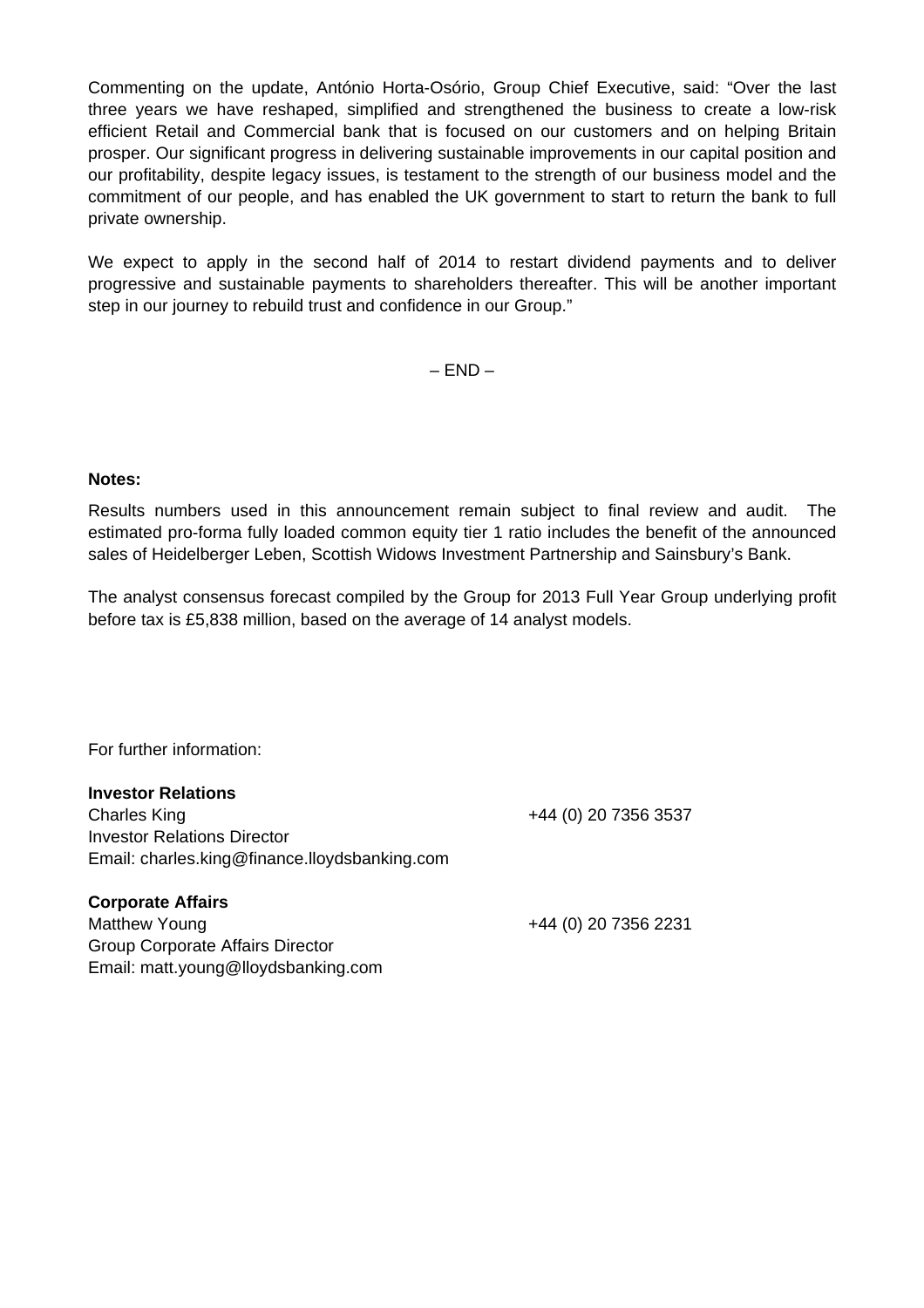## **Further information on the provision for Payment Protection Insurance (PPI)**

The further provision made today for expected PPI costs of £1,800 million brings the amount provided in 2013 for PPI to £3,050 million, and the total amount provided to £9,825 million. Total costs incurred in the three months to 31 December 2013 were £687 million, including £165 million of administration costs, and as at 31 December 2013, £2,807 million of the total provision remained unutilised.

Average monthly complaint volumes (excluding complaints where no PPI was held) reduced to approximately 37,000 in the fourth quarter of 2013, and were 24 per cent below volumes in the third quarter, and 56 per cent below the fourth quarter of 2012. While fourth quarter volumes fell in line with our revised end of third quarter expectations, following further statistical modelling and the results of a customer survey, we are now forecasting a slower decline in future volumes than previously expected. Our revised provision is based on the assumption that we will receive approximately a further 550,000 complaints. Together with an increase in administrative costs, this revised forecast accounts for approximately £1.1 billion of the increased provision.

A revision of our forecasts for uphold rates and response rates to proactive mailings together account for approximately £0.4 billion of the increased provision, and reflect forecast rates above our recent experience. We expect proactive mailings to be substantially complete by the end of the first half. The Group has also increased its estimates for remediation costs, which principally relate to the re-review of previously defended complaints, and this accounts for approximately £0.3 billion of the increased provision.

The total amount provided for PPI represents our best estimate of likely costs, and a number of risks and uncertainties remain, in particular complaint volumes, uphold rates, average redress costs, the cost of proactive mailings and remediation, and the outcome of the Financial Conduct Authority (FCA) Enforcement Team investigation. The cost of these factors could differ materially from our estimates, with the risk that a further provision could be required.

## **Further information on the provision for the sale of interest rate hedging products**

The further provision made today relating to the sale of interest rate hedging products to certain small and medium-sized businesses of £130 million brings the amount provided to £530 million, of which £218 million relates to administration costs. As at 31 December 2013, £368 million of the total provision remained unutilised.

## **FORWARD LOOKING STATEMENTS**

This announcement contains forward looking statements with respect to the business, strategy and plans of the Lloyds Banking Group, its current goals and expectations relating to its future financial condition and performance. Statements that are not historical facts, including statements about the Group or the Group's management's beliefs and expectations, are forward looking statements. By their nature, forward looking statements involve risk and uncertainty because they relate to events and depend on circumstances that will or may occur in the future. The Group's actual future business, strategy, plans and/or results may differ materially from those expressed or implied in these forward looking statements as a result of a variety of risks, uncertainties and other factors, including, but not limited to, UK domestic and global economic and business conditions; the ability to derive cost savings and other benefits, including as a result of the Group's Simplification programme; the ability to access sufficient funding to meet the Group's liquidity needs; changes to the Group's credit ratings; risks concerning borrower or counterparty credit quality; instability in the global financial markets, including Eurozone instability and the impact of any sovereign credit